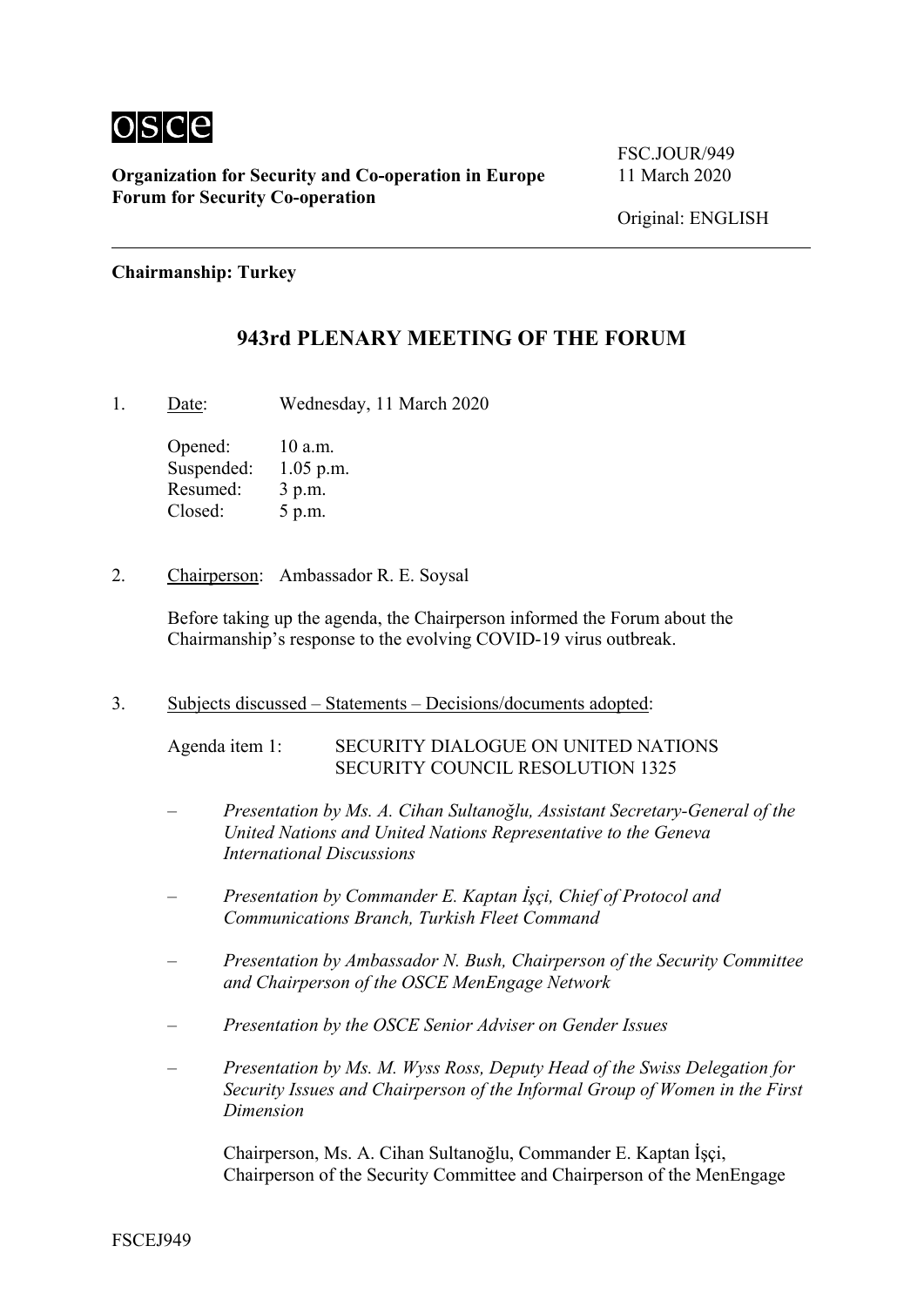Network (United Kingdom), OSCE Senior Adviser on Gender Issues, Chairperson of the Informal Group of Women in the First Dimension (Switzerland), Director of the OSCE Conflict Prevention Centre (Annex 1), Croatia-European Union (with the candidate countries Albania, Montenegro, North Macedonia and Serbia; the country of the Stabilisation and Association Process and potential candidate country Bosnia and Herzegovina; the European Free Trade Association country Liechtenstein, member of the European Economic Area; as well as Andorra, Georgia, Moldova, San Marino and Ukraine, in alignment) (FSC.DEL/55/20), Albania, Switzerland (FSC.DEL/58/20 OSCE+), Malta, Sweden, Spain (FSC.DEL/54/20 OSCE+), Armenia, Russian Federation, Greece, Iceland (FSC.DEL/62/20 OSCE+), United States of America (FSC.DEL/57/20 OSCE+), Holy See (FSC.DEL/53/20 OSCE+), Canada, OSCE Parliamentary Assembly, Chairperson of the Informal Group of Friends on Small Arms and Light Weapons and Stockpiles of Conventional Ammunition (Latvia) (Annex 2), Georgia (FSC.DEL/63/20 OSCE+), Ukraine (FSC.DEL/60/20 OSCE+), Afghanistan (Partner for Co-operation), FSC Co-ordinator for Matters Related to UNSCR 1325 (Albania) (Annex 3)

Agenda item 2: REPORT BY THE CHAIRPERSON OF THE CLOSING SESSION OF THE THIRTIETH ANNUAL IMPLEMENTATION ASSESSMENT MEETING

Chairperson, Chairperson of the closing session of the 30th Annual Implementation Assessment Meeting (Moldova)

Agenda item 3: GENERAL STATEMENTS

*Situation in and around Ukraine*: Ukraine (FSC.DEL/61/20 OSCE+), Croatia-European Union (with the candidate countries Albania, Montenegro and North Macedonia; the European Free Trade Association countries Iceland, Liechtenstein and Norway, members of the European Economic Area; as well as Andorra, Georgia, Moldova, San Marino and Ukraine, in alignment) (FSC.DEL/56/20), Russian Federation, United States of America, Canada, United Kingdom, Montenegro

Agenda item 4: ANY OTHER BUSINESS

- (a) *Invitation to observe a certain military activity in the framework of the military exercise "DEFENDER-Europe 20", the activity to be conducted at the Bergen/Munster training ground from 21 to 24 April 2020*: Germany
- (b) *Military exercise "DEFENDER-Europe 20" and related exercises*: United States of America, Russian Federation
- (c) *Snap military exercise in Belarus, conducted on 9 March 2020*: Belarus, Canada, United States of America
- (d) *Young scholars' essay competition on confidence- and security-building measures*: Representative of the Conflict Prevention Centre (Annex 4)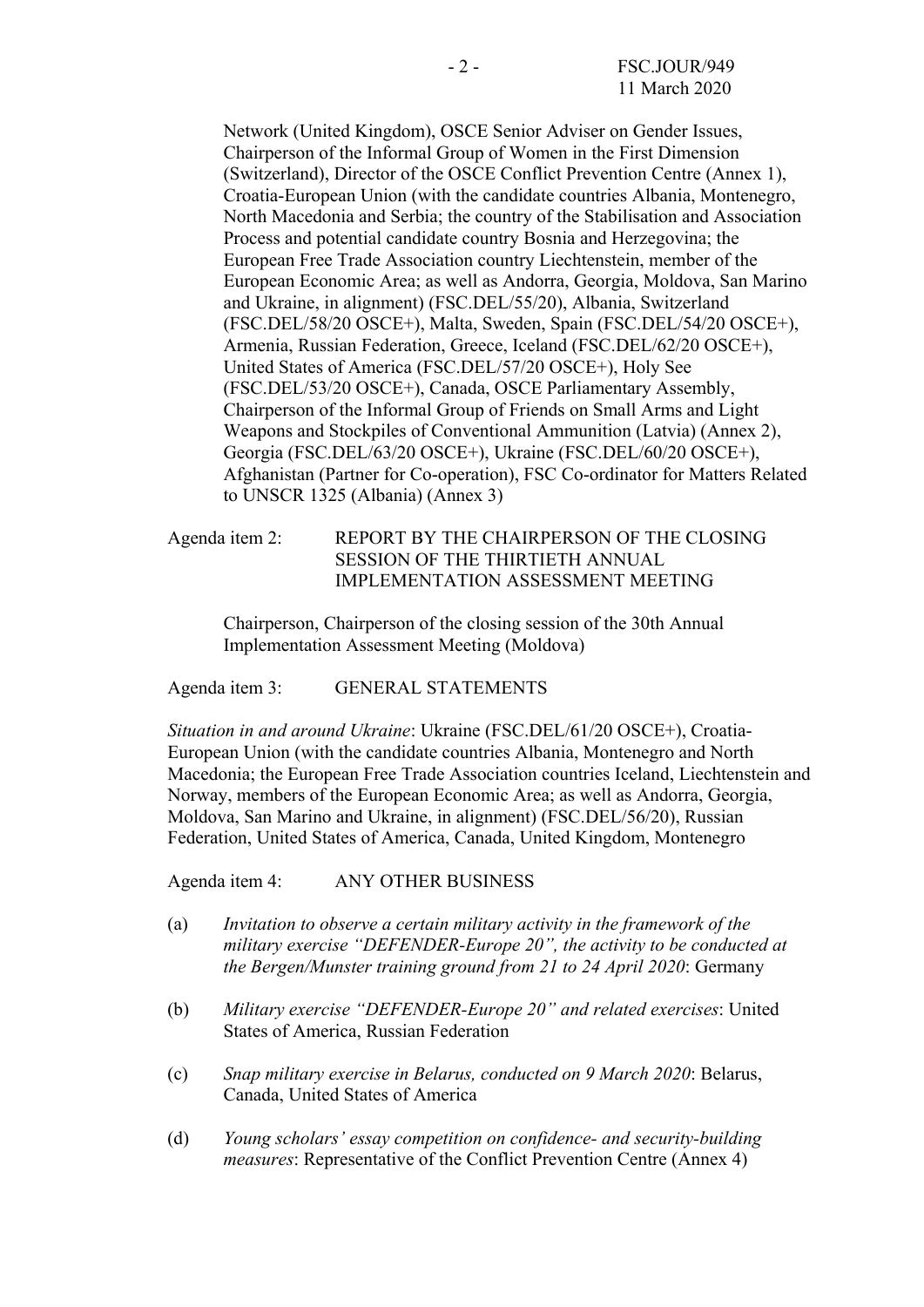- (e) *Briefing on activities in the framework of the military exercise "DEFENDER-Europe 20", to be conducted on the territory of Poland from March to July 2020*: Poland
- (f) *Premature termination of the military exercise "Cold Response 2020", planned to be conducted from 2 to 18 March 2020*: Norway
- (g) *Circulation of a letter from the Albanian OSCE Chairmanship concerning further recommendations and measures regarding the COVID-19 virus and the meetings of the Permanent Council (CIO.INF/26/20)*: Chairperson

#### 4. Next meeting:

Wednesday, 18 March 2020, at 10 a.m., in the Neuer Saal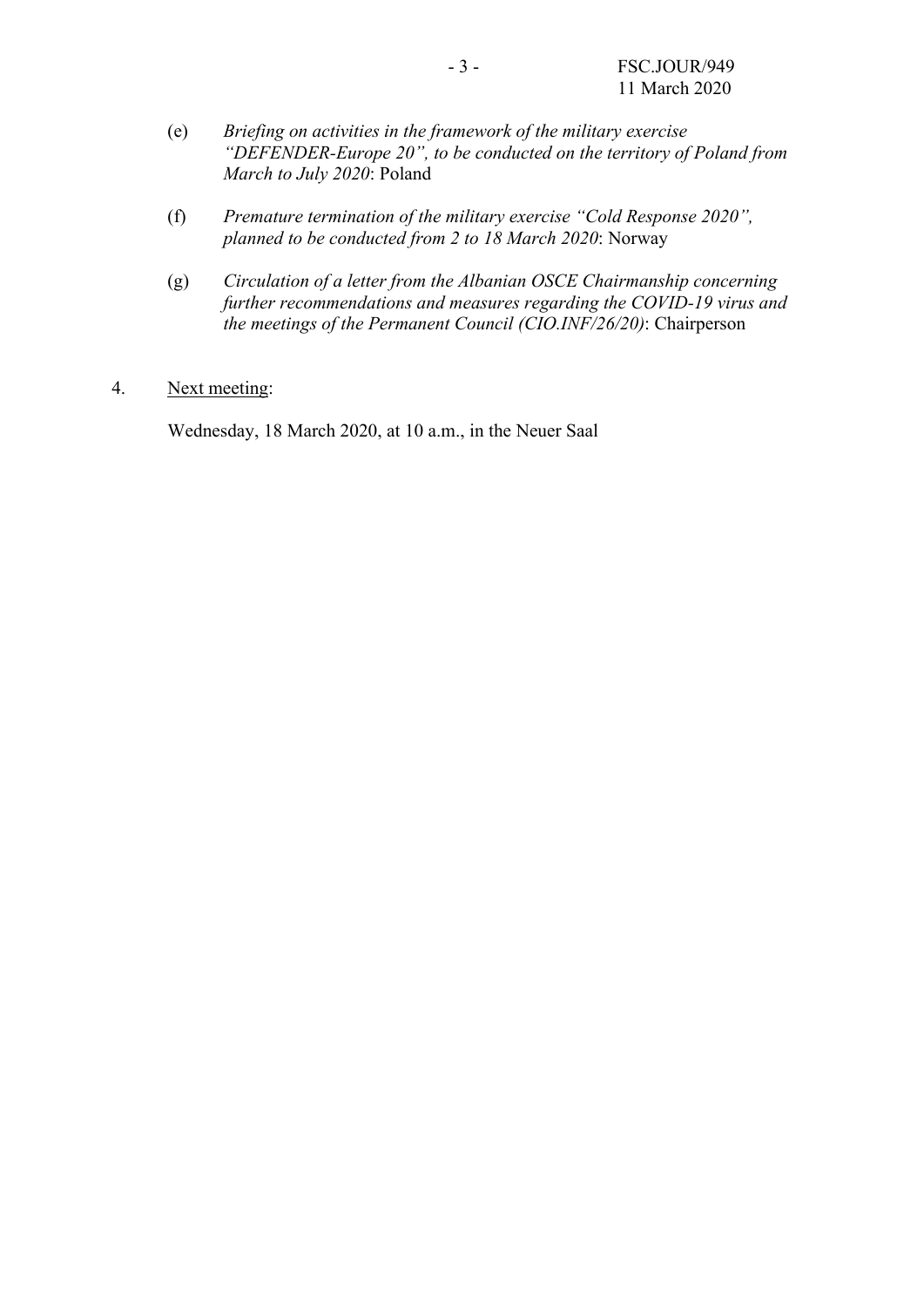

FSC.JOUR/949

Original: ENGLISH

**943rd Plenary Meeting**  FSC Journal No. 949, Agenda item 1

# **STATEMENT BY THE DIRECTOR OF THE CONFLICT PREVENTION CENTRE**

Dear Excellencies, Dear colleagues,

 I want to thank the Turkish FSC Chairmanship for devoting today's Security Dialogue to United Nations Security Council resolution 1325 on women and peace and security, and for giving me the opportunity to speak on behalf of the Conflict Prevention Centre (CPC).

 Recognizing that the perspectives, voices, knowledge, skills and experience of both women and men are essential to peace, sustainable democracy and economic development, and therefore to security and stability in the OSCE area, the OSCE is committed to further exploring the linkage between gender mainstreaming and security, focusing on the role of women in peace and security matters at all levels.

Within the FSC mandate, I want to highlight three areas of work in 2020:

- Drawing up a study on the implementation of United Nations Security Council resolution 1325 in the OSCE area;
- An assessment of the impact of the OSCE Scholarship for Peace and Security on its graduates;
- Development of the Guidance Note on Assistance Projects (GNAP), devoted to mainstreaming gender into practical assistance projects under the OSCE assistance mechanism for small arms and light weapons (SALW) and stockpiles of conventional ammunition (SCA).

 National implementation of the 2004 OSCE Action Plan for the Promotion of Gender Equality is the subject of voluntary information exchange as part of the Questionnaire on the OSCE Code of Conduct on Politico-Military Aspects of Security. Every year, more States provide information on their implementation of United Nations Security Council resolution 1325, also giving information on the development and implementation of their national action plans. In 2019, 37 participating States engaged in voluntary information exchange on United Nations Security Council resolution 1325.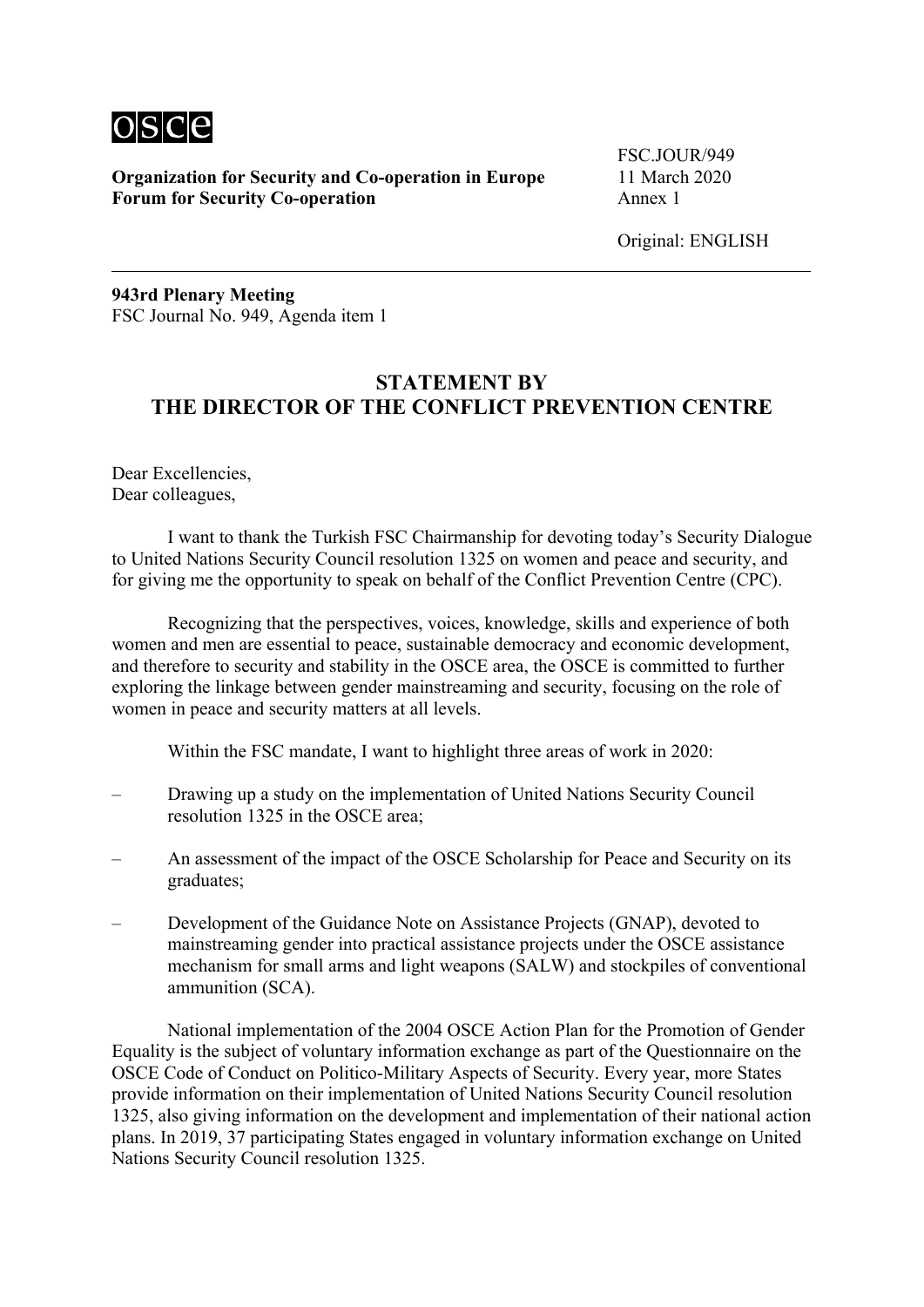The CPC is tasked with the annual distribution of a quantitative analysis of the annual information exchange on the Code of Conduct, which is presented at the Annual Implementation Discussion on the Code of Conduct in June. In order to prepare inputs for the OSCE Gender Equality Review Conference in June this year, the CPC has initiated an expert study to assess the responses made by participating States with regard to the voluntarily provided information pertaining to women, peace and security.

 The study will focus on three main questions. How do participating States place the information on United Nations Security Council resolution 1325 in the context of the democratic control of the armed forces? What is the causal relationship between the implementation of women, peace and security policies and the level of women's participation reported? And what are the most common lessons learned with regard to the participation of women in the armed forces?

 The study will range from prevention, through participation and protection, to other information related to United Nations Security Council resolution 1325. It will assess measures reported as having been taken to increase the number of women in the armed forces and ministries of defence, both in general and in decision-making positions.

 Furthermore, the study aims to look at causal links between the measures to improve the addressing of violations of the rights of women and girls in line with international standards and the outcomes mentioned in reports by participating States, such as levels of violence and access to information.

 The study will shed light on shared information on best practices and lessons learned regarding policies pertaining to women, peace and security, and on reports by participating States on their implementation of United Nations Security Council resolution 1325 with respect to national policies and national engagement.

 To contribute to the OSCE's task of rectifying the continued under-representation of women in the OSCE area in decision-making structures within the legislative, executive, including police services, and judiciary, the CPC's FSC Support Section is conducting the Third Edition of the OSCE Scholarship for Peace and Security with the support of the OSCE participating States.

 The main aim of the training programme is to empower women in the field of arms control, disarmament and non-proliferation and to contribute to creating equal opportunities for young professionals, with a particular focus on women's participation in policy-making, planning and implementation processes in this field.

 In anticipation of the Third Edition, the FSC Support Section has conducted a survey aimed at studying and analysing the impact the Scholarship has had on the academic, professional and personal development of graduates of the previous editions of the training programme.

 The FSC Support Section has prepared a report on the outcomes of the survey, as distributed under SEC.GAL/36/20, clearly showing the positive impact of the training programme. Most of the respondents indicated that participation in the training programme inspired their professional or academic choices and many declared that they use skills such as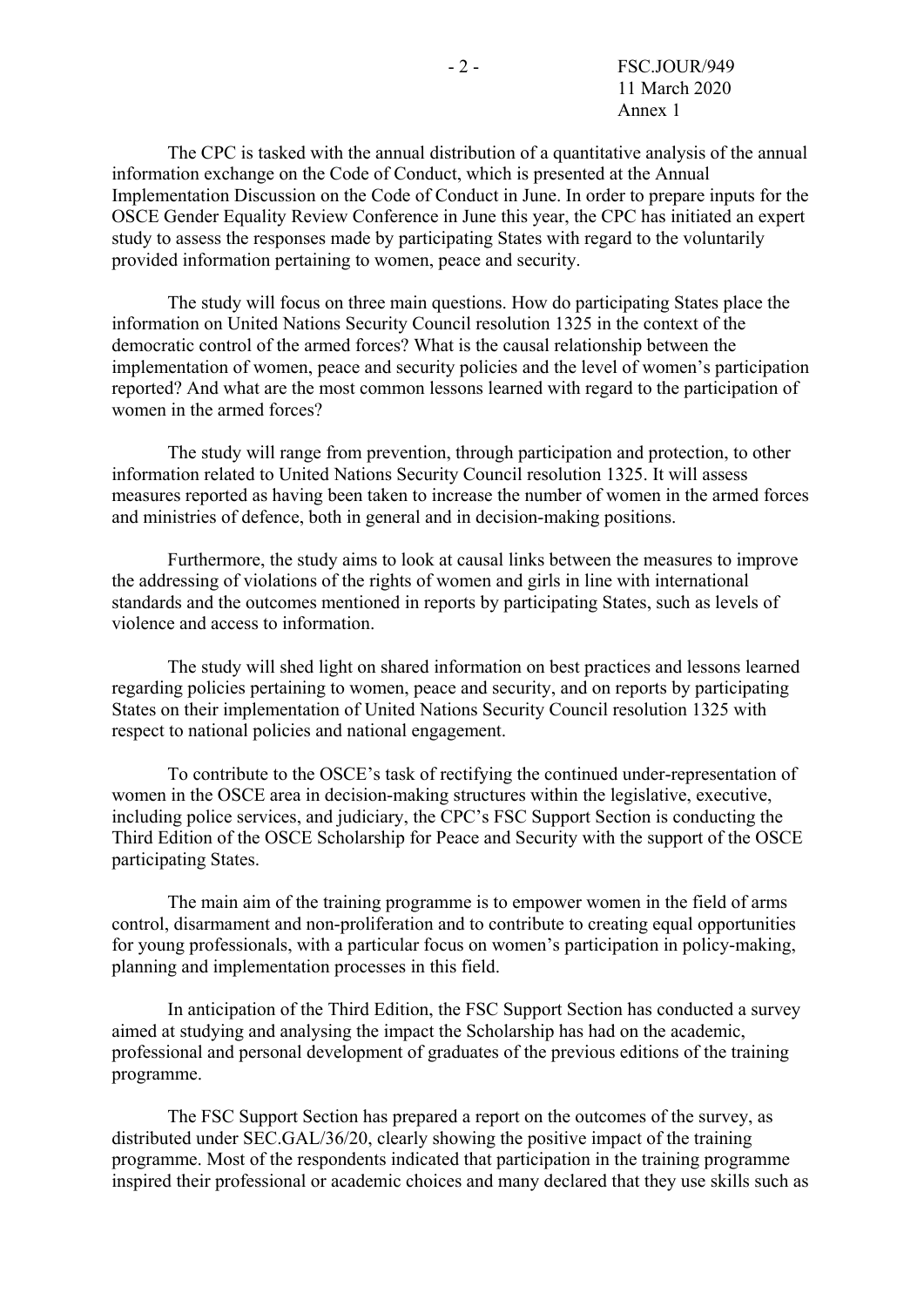building relationships in their professional and academic activities on a daily basis, and feel more confident in the pursuit of their professional goals. Most of them acknowledged that the training had increased their knowledge, raised their awareness of security issues, facilitated networking opportunities, and allowed them to develop professional and personal competencies such as knowledge, self-confidence and motivation.

 In the words of one of the graduates of the Scholarship for Peace and Security: "Before the programme, I was planning and wishing to contribute to world development and peace. Now I acknowledge it as my mission and I work hard in this regard." Many graduates provided concrete examples of actions they had undertaken in the field. Respondents indicated that they had incorporated the messages of the training programme into their professional and personal lives and now had a sounder understanding of the ways in which they contributed to the world becoming a better and safer place.

 Finally, I would like to inform you about a knowledge product we have developed on the nexus between gender and SALW and SCA. The OSCE Documents on SALW and SCA prescribe the norms, principles and measures for addressing the threat posed by the excessive and destabilizing accumulation and uncontrolled spread of SALW and SCA. They also describe the assistance mechanism and outline procedures for requesting and providing assistance.

 After more than fourteen years of experience in SALW and SCA practical assistance, it was felt to be high time for the Secretariat and the field operations to document the lessons they had identified and learned. These experiences and lessons, which were collected in the interest of improving the performance of the FSC Support Section, are now being developed into the Guidance Note on Assistance Projects (GNAP) devoted to integrating gender aspects into such projects, also known as the Gender Guidance Note.

 The GNAP has two important aspects. The first aspect is the fact that the effects of SALW and SCA are highly gendered, having different impacts on women and men, boys and girls. The second aspect is that all of the lessons identified related to the links between gender and SALW need to be integrated within the implementation of the assistance mechanism provided by the Documents on SALW and SCA.

 Accordingly, the GNAP provides direction and practical advice to OSCE staff on how to provide support to participating States at all stages of the assistance mechanism, and it is envisaged that it could be beneficial to all other stakeholders involved in the assistance mechanism. At the same time the document provides its readers with guiding questions and examples of how, at each stage of the process, they could demonstrate to the participating States the different impacts SALW and SCA have on women, men, boys, girls and young people. In this way, the document provides practical advice on how such targeted action can be developed, tailored and undertaken in the context of OSCE practical assistance projects in the field of SALW and SCA.

 As the custodian of this document, the FSC Support Section is currently in the process of consulting with other departments such as the Gender Section and the Programming and Evaluation Support Unit (PESU) in order to verify specific cross-departmental matters. We expect that this process will be finalized in a few months' time, when we intend to finalize the document, present it to the broader audience, and make it widely available for further use.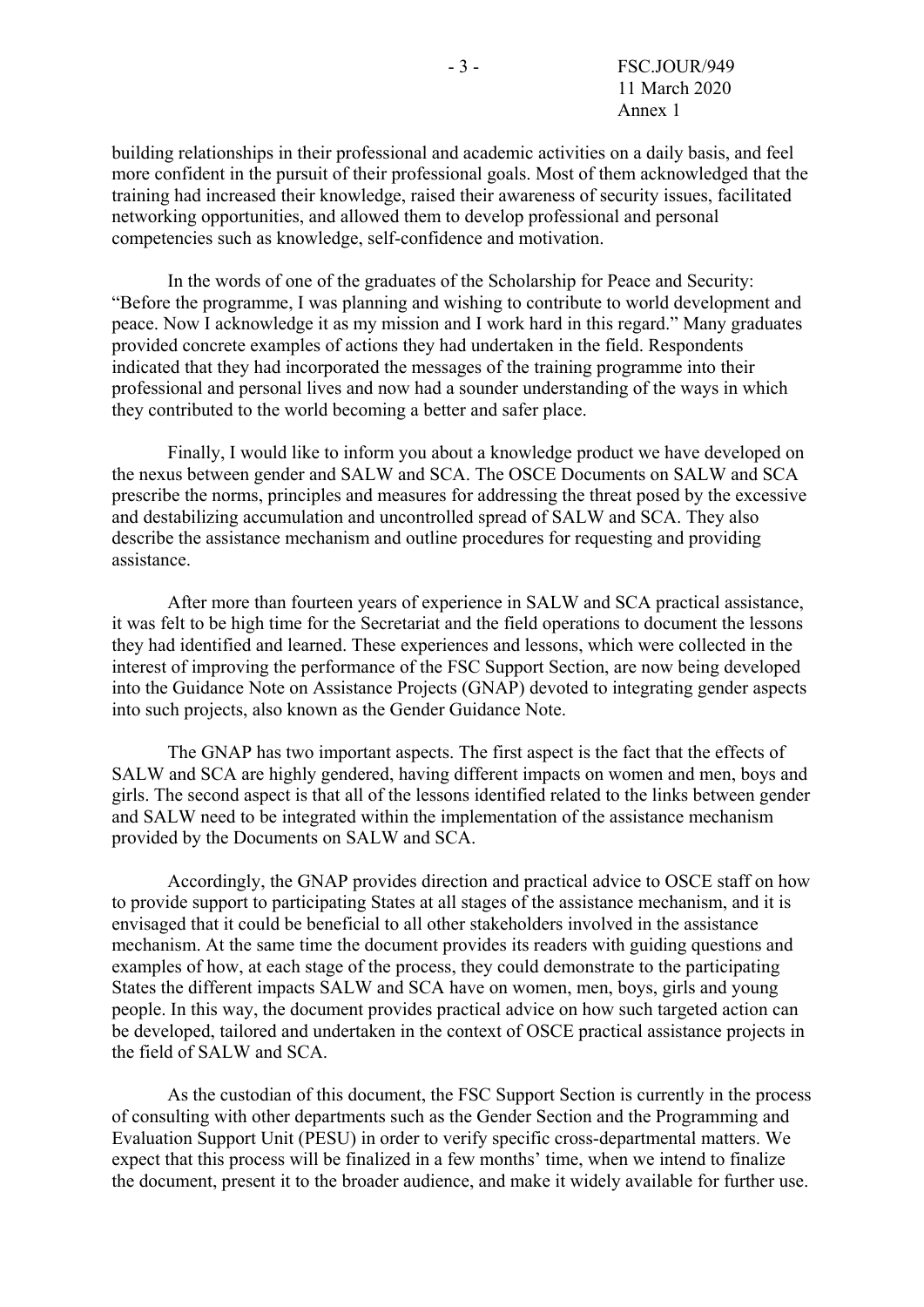- 4 - FSC.JOUR/949 11 March 2020 Annex 1

Dear Excellencies, Dear colleagues,

 To conclude, we believe that with the three activities I have presented to you we are contributing to the OSCE's work in a very practical manner and promoting women's inclusion in arms control at large, including the SALW and SCA control processes, and increasing their participation in decision-making.

Mr. Chairperson, thank you for giving me the floor.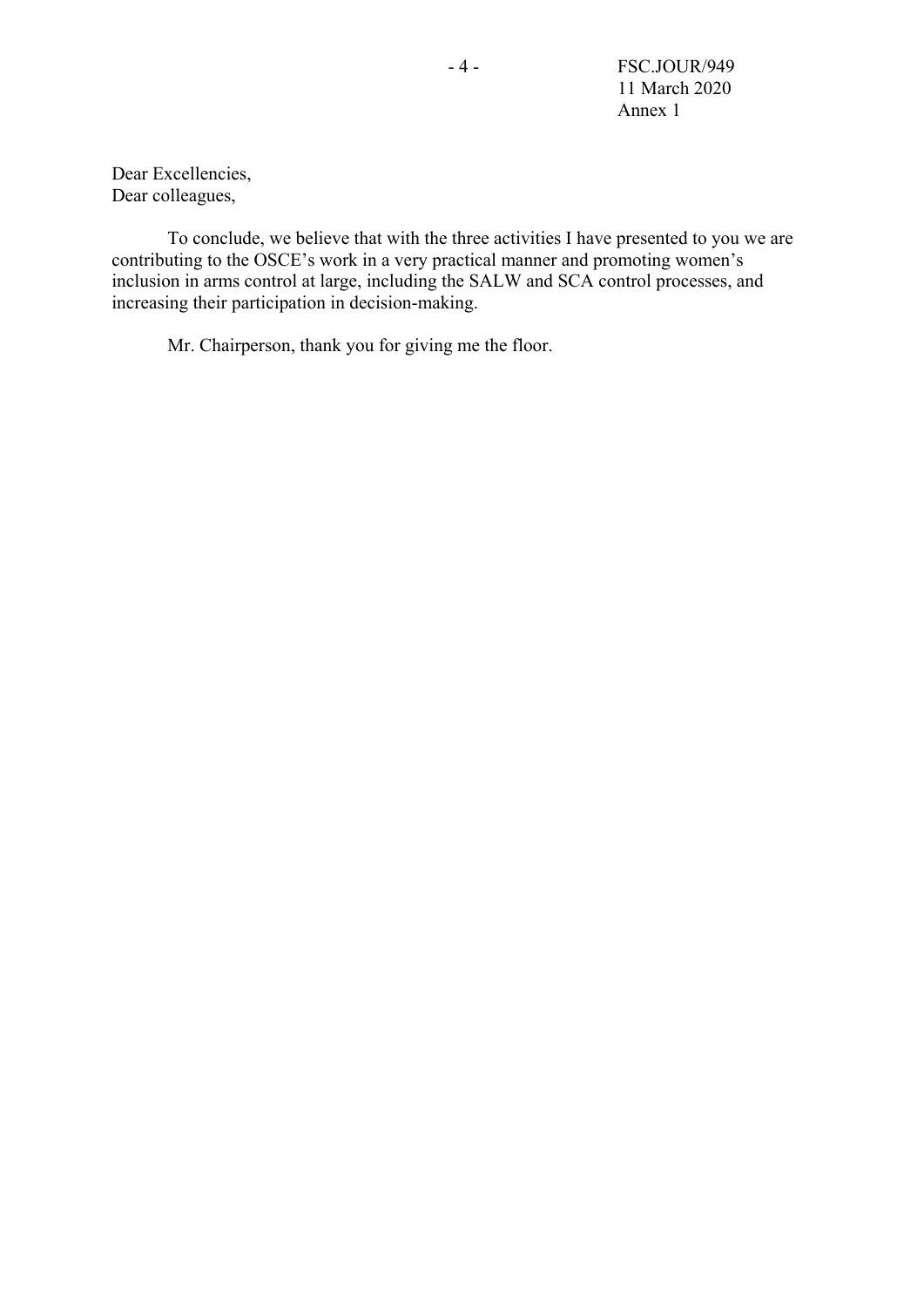

FSC.JOUR/949

Original: ENGLISH

**943rd Plenary Meeting**  FSC Journal No. 949, Agenda item 1

# **STATEMENT BY THE CHAIRPERSON OF THE INFORMAL GROUP OF FRIENDS ON SMALL ARMS AND LIGHT WEAPONS AND STOCKPILES OF CONVENTIONAL AMMUNITION (LATVIA)**

Thank you, Mr. Chairperson.

Dear colleagues, Distinguished speakers,

 In my capacity as Chairperson of the Informal Group of Friends on Small Arms and Light Weapons (SALW) and Stockpiles of Conventional Ammunition (SCA), I would like to start by thanking the speakers for their valuable contributions and thoughts with regard to the implementation of United Nations Security Council resolution 1325 (2000) on women and peace and security.

 In the spirit of today's Security Dialogue, I would like to recall Ministerial Council Decision No. 10/17 on small arms and light weapons and stockpiles of conventional ammunition, which tasked the FSC with "creating equal opportunities for women's participation in policymaking, planning and implementation processes to combat illicit SALW as well as with regard to the OSCE assistance projects in the field of SALW and SCA".

 I am pleased to note that many of the tasks set out in that decision have already been taken on by the OSCE, the FSC, and the Informal Group of Friends on SALW and SCA.

 With regard to the Informal Group of Friends on SALW and SCA, I would like to inform you that work on updating the OSCE Best Practice Guides on SALW and on conventional ammunition (CA) continues apace. The Informal Group of Friends has taken careful note of the recommendations made by participating States and of those contained in a study of the OSCE Handbooks of Best Practices on SALW and CA conducted in 2018, including recommendations on the addition of gender-related language to the updated guides, as required. I encourage all participating States to remain actively involved and give their wholehearted support to this important work.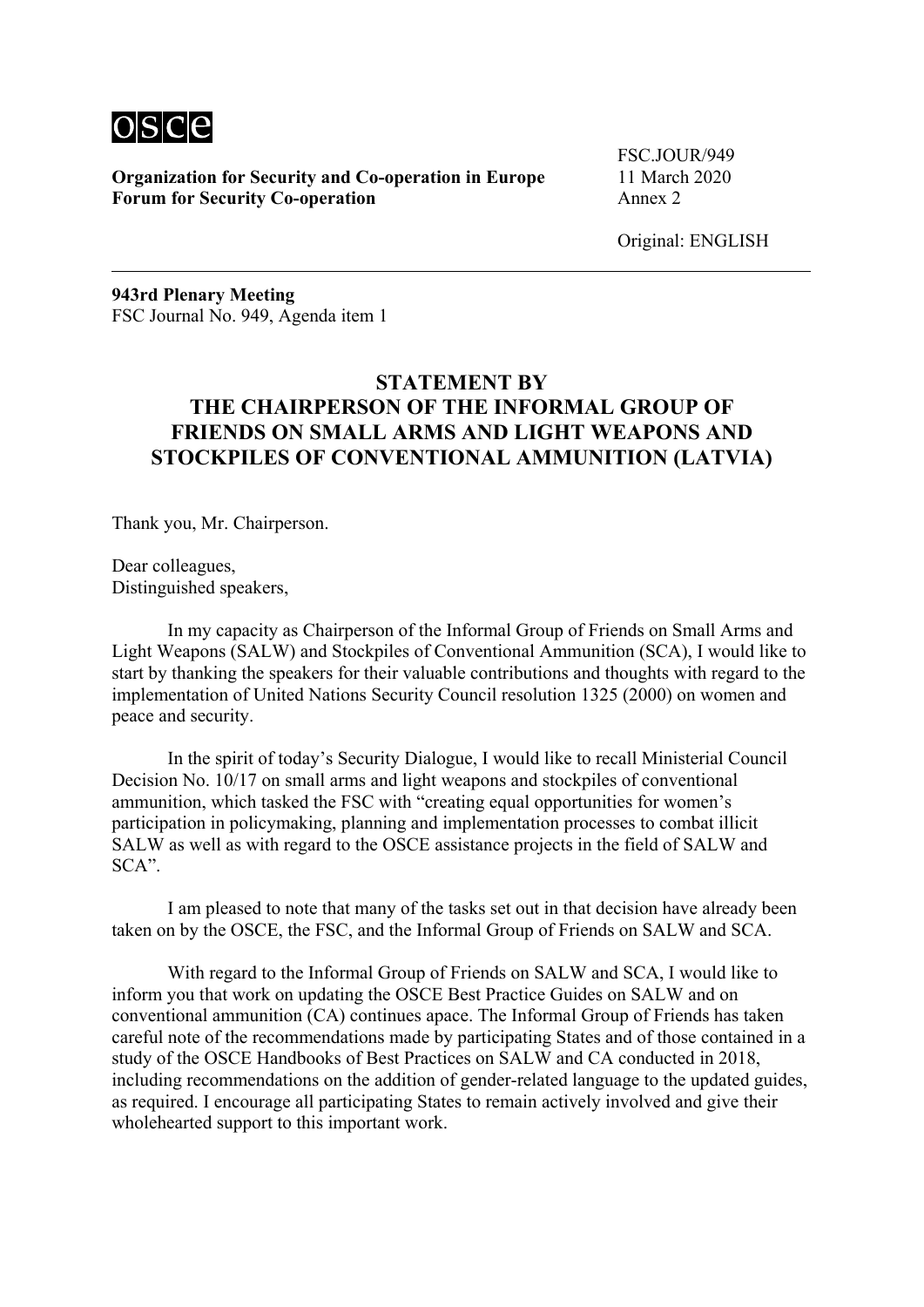Thank you for your attention.

I kindly ask that this statement be attached to the journal of the day.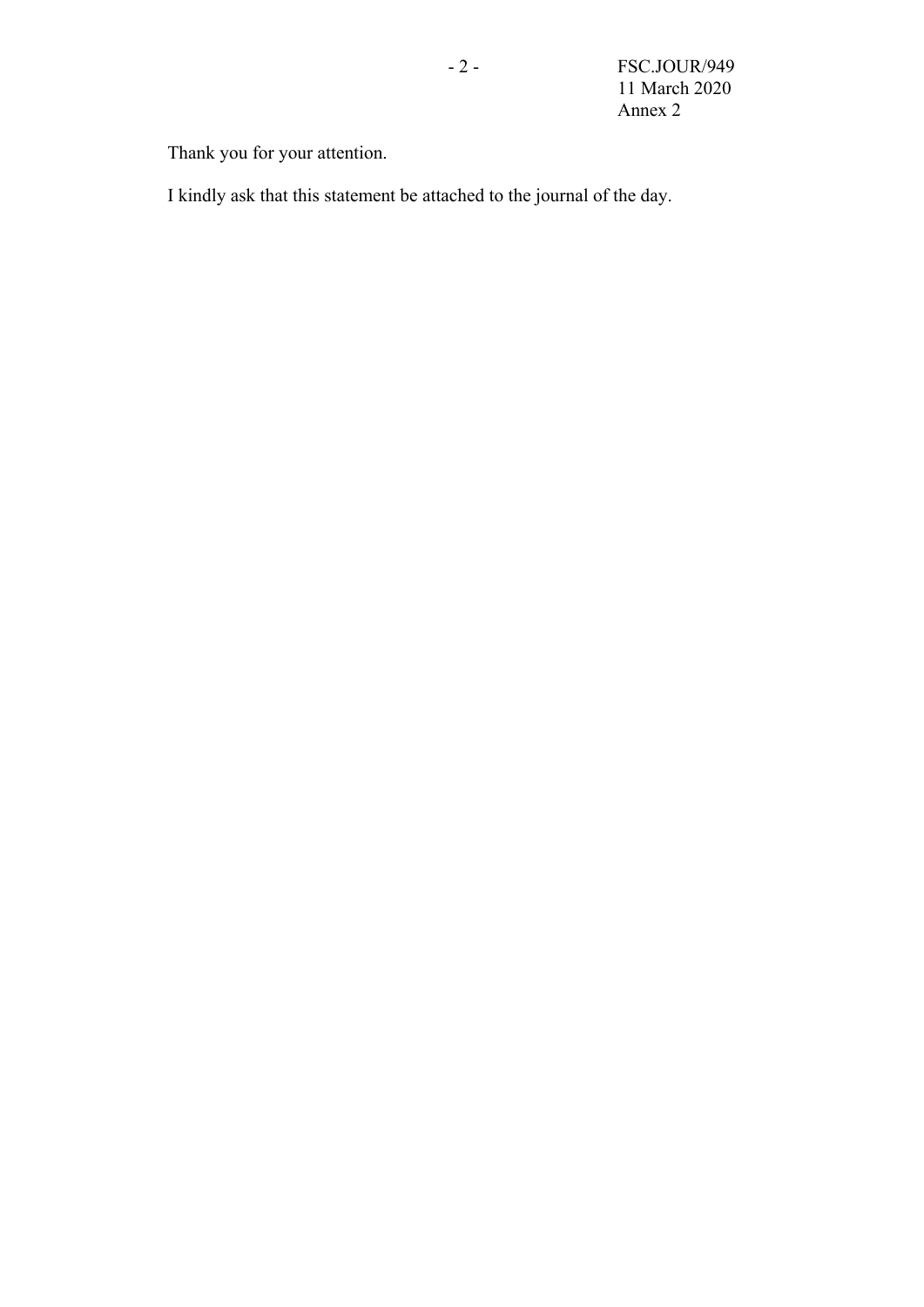

FSC.JOUR/949

Original: ENGLISH

**943rd Plenary Meeting**  FSC Journal No. 949, Agenda item 1

# **STATEMENT BY THE FSC CO-ORDINATOR FOR MATTERS RELATED TO UNSCR 1325 (ALBANIA)**

Thank you, Mr. Chairperson.

Excellencies, Ladies and gentlemen,

 It is a pleasure and honour for me today to address the FSC plenary for the first time in my role as the newly appointed FSC Co-ordinator for Matters Relating to UNSCR 1325.

 First and foremost, I would like to thank the Turkish FSC Chairmanship for entrusting me with this responsibility and unique opportunity.

We will continue to build upon the fine work done by my predecessor. Graham Townsend, whom I personally thank for all the assistance, co-operation and advice he has given in paving the way for a smooth transition.

 I would like to thank the Turkish FSC Chairmanship for making women, peace and security one of its Chairmanship's priorities and for organizing a truly insightful session today. On this note, let me thank the speakers for their presentations and unveiling of novel and important initiatives.

 The twentieth anniversary of United Nations Security Council resolution 1325 in October 2020 will mark an important milestone for all of us. It will serve as a stark reminder of the resolution's strong and firm call for full and equal participation of women in all peace and security initiatives and its appeal for the mainstreaming of gender in peace and security processes.

 The 2004 OSCE Action Plan for the Promotion of Gender Equality remains one of the key points of reference for our efforts in the OSCE in promoting gender mainstreaming and highlighting the importance of gender equality in achieving comprehensive security.

 Equality is not just a requirement: it is a fundamental human right every individual is born with. Also, as pointed out by many members of the FSC on many occasions, it makes our work for comprehensive peace and security more effective, just and sustainable.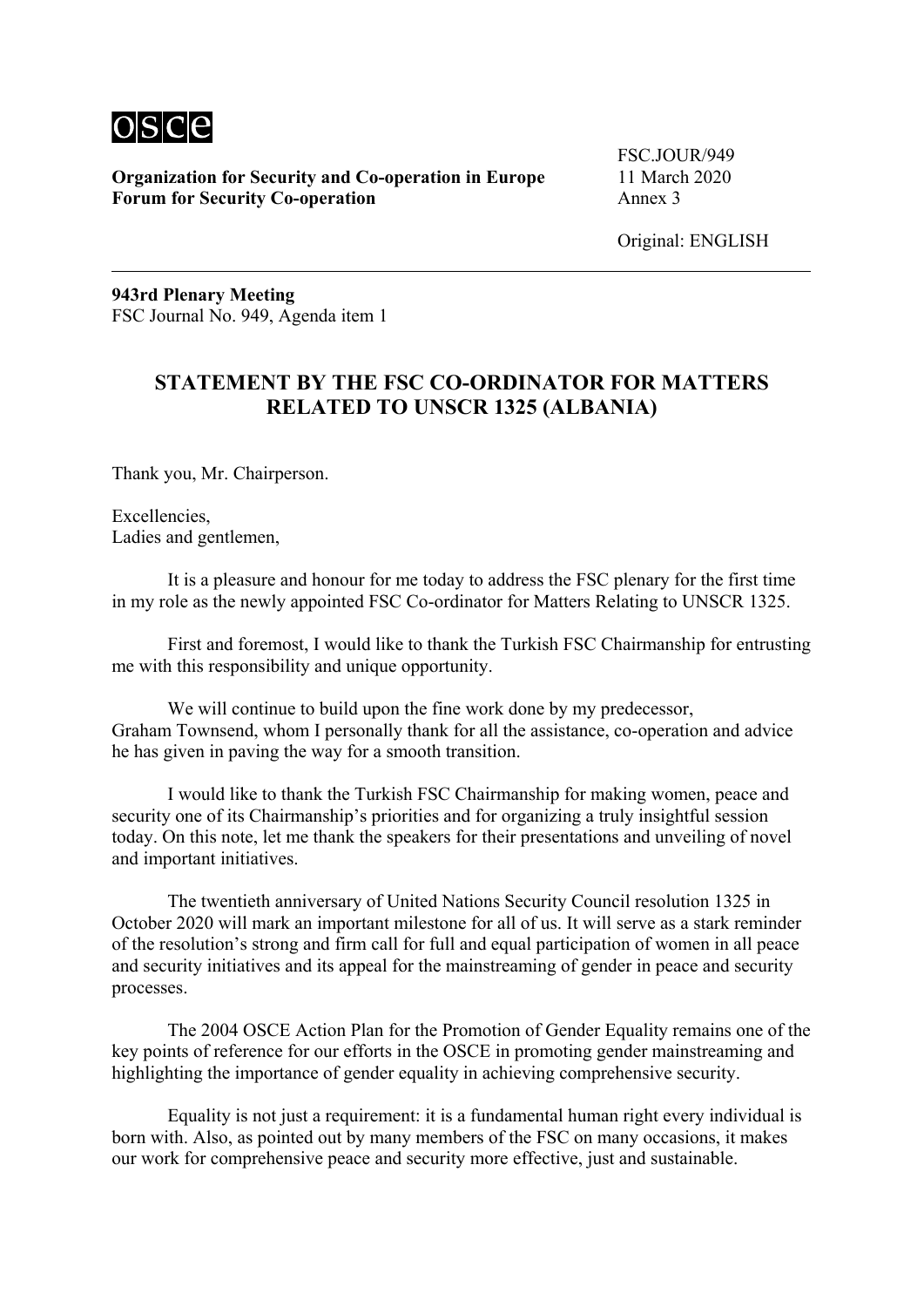Our challenge for this year and beyond is to focus on reinforcing our existing commitments, continuing to raise awareness, conducting gender training, mentoring, and encouraging and promoting the inclusion of women in the security sector. These focuses are to be found in multiple initiatives throughout this year.

 Let me take one example. The end of March will witness an important initiative: the third edition of the OSCE Scholarship for Peace and Security, a training programme organized by the OSCE and the United Nations Office for Disarmament Affairs (UNODA). The programme is aimed at creating equal opportunities for young professionals to learn more about equal participation in planning, policymaking and implementation processes in this field.

 I also welcome the report of the impact of the scholarship on the alumnae and alumni of the previous editions, circulated with the reference number SEC.GAL/36/20, which clearly shows that such initiatives should be promoted, continued, financed and further supported.

 Furthermore, I would like to commend the excellent work done by the truly unique network "Women in the First Dimension". This network provides a unique means of strengthening the work of its members and serves as a platform for dialogue and networking between professionals, by empowering young professionals in the security sector, raising awareness between colleagues, and generating concrete actions on enhancing gender equality and the substantial participation of women in the field of security for the benefit of participating States and the OSCE. It has already proposed initial projects in the form of a list of female experts and a mentoring programme for female and male colleagues working in the first dimension which can serve as a basis for further initiatives in the near future, even in collaboration with other important and already functioning networks in the OSCE and beyond.

 I also welcome the initiative of the Conflict Prevention Centre (CPC) related to the conducting of an analysis in the form of an expert study on the participation of women in the armed forces. This is based on the responses of participating States on voluntary information exchange on the implementation of United Nations Security Council Resolution 1325 within the Questionnaire on the OSCE Code of Conduct on Politico-Military Aspects of Security. I believe that this study will reveal valuable lessons to be learned in this regard.

 Moreover, later this year the OSCE is to hold the 3rd Gender Equality Review Conference, which will reflect progress on gender equality since the adoption of the 2004 OSCE Action Plan for the Promotion of Gender Equality. The Gender Equality Review Conference, being a platform for discussing and advancing the implementation of all OSCE commitments, including gender, remains a key means of promoting gender equality in the OSCE area in the fields of security and co-operation. The work done at the FSC will help to enrich our discussions in the session on women's participation in the security sector. Furthermore, the FSC will contribute to that session with the above-mentioned analysis based on the information exchange on United Nations Security Council resolution 1325 within the Questionnaire on the Code of Conduct for Politico-Military Aspects of Security. The outcome of the analysis will be thoroughly discussed, as has just been indicated by the CPC in its intervention.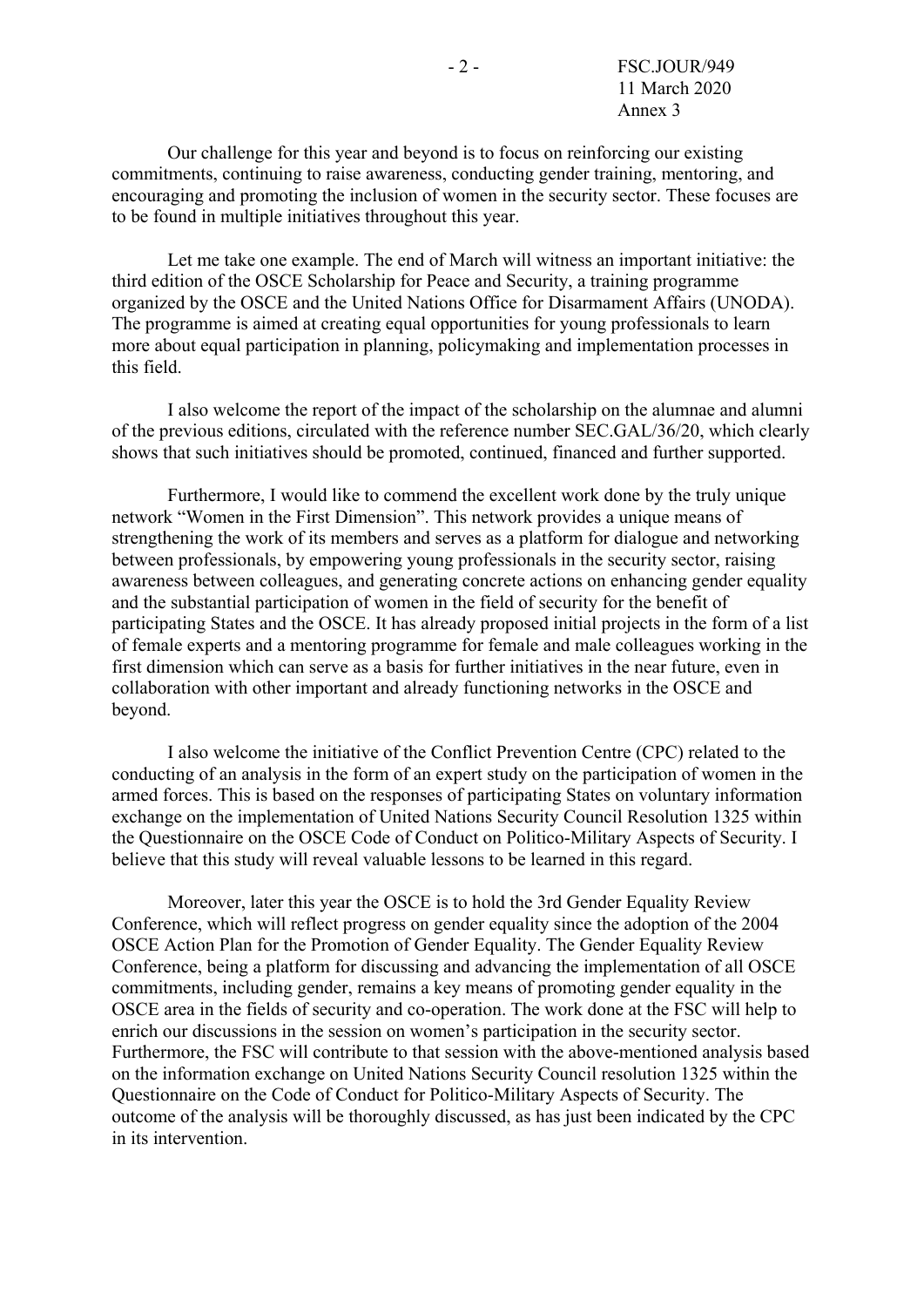I also welcome the development of the Gender Guidance Note on Assistance Projects (GNAP), which combines the acknowledgement of the highly gender-related effects of small arms and light weapons (SALW) and stockpiles of conventional ammunition (SCA) with integration of the lessons identified on the links between gender and SALW within the implementation of the SALW and SCA assistance mechanism.

 Participating States can do more to improve and increase their implementation of UNSCR 1325 by compiling, issuing, approving and adopting national action plans (NAPs) on women, peace and security. The findings of the recent study on "Implementing the Women, Peace and Security Agenda in the OSCE Region" reflect an increase in the number of NAPs from 27 to 36 during the last five years, with 63 per cent of OSCE participating States now having an NAP on United Nations Security Council resolution 1325. More needs to be done, of course, as the remaining 37 per cent of participating States must be encouraged to start working on this important matter.

#### Mr. Chairperson,

 To conclude, I believe that there are various ways in which more can be done to promote full implementation of United Nations Security Council resolution 1325, notably: helping to promote gender mainstreaming in working environments, mainstreaming the gender perspective into OSCE activities, using gender-sensitive language, encouraging better gender balance on panels and the like, integrating a gender-sensitive approach in projects, encouraging the participation of women through training programmes, promoting gender equality amongst the OSCE participating States, and assisting participating States to implement their commitments in their countries as well as at the OSCE.

Together we can achieve far more.

Thank you very much for your attention.

I would request this statement be attached to the journal of the day.